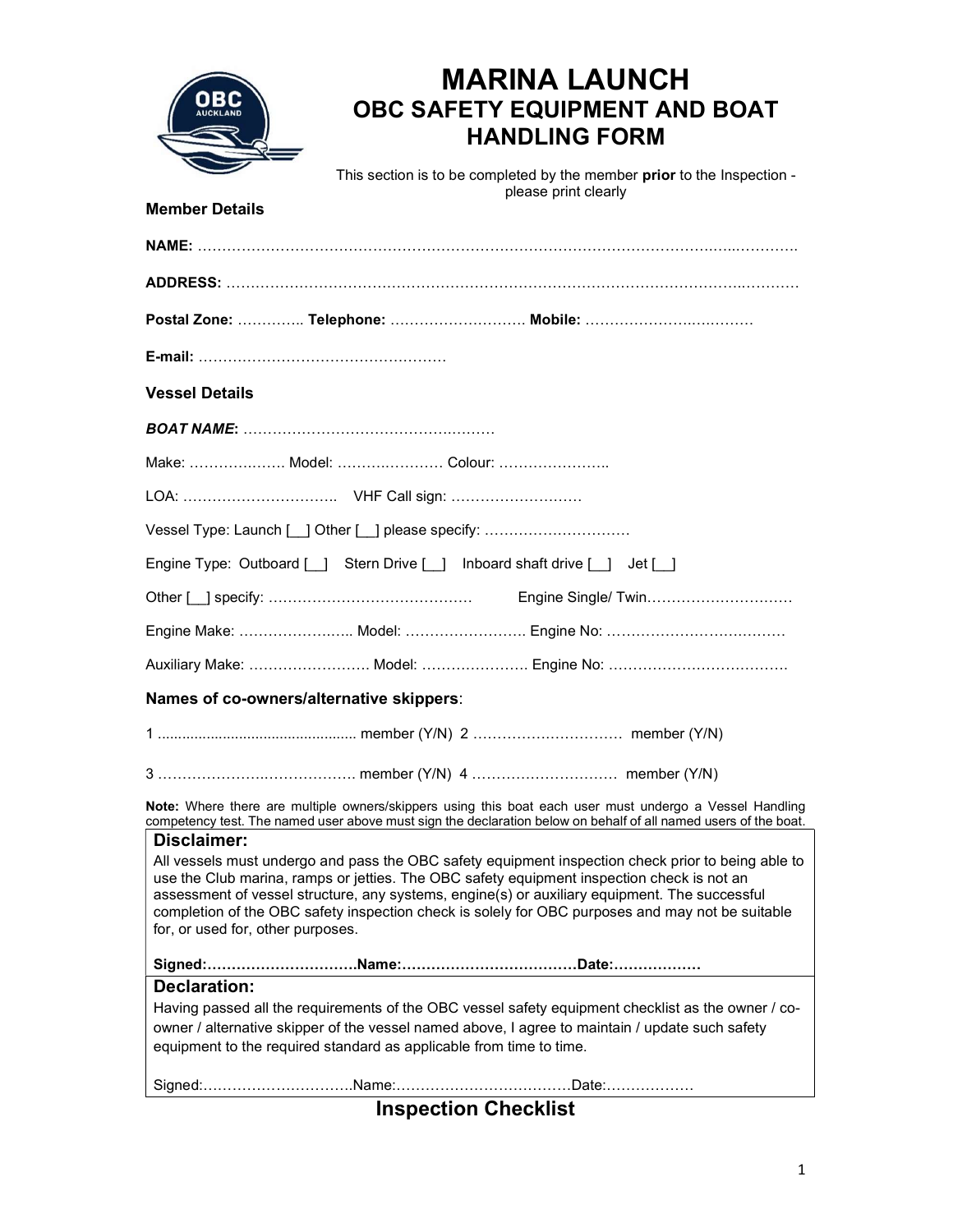| Membership Stickers Issued? [ ] Yes [ ] No                                       | Serial No.:                   |  |  |  |
|----------------------------------------------------------------------------------|-------------------------------|--|--|--|
| New Members Night Book Details Checked?[ ]                                       | Date Attended:                |  |  |  |
| Change of Boat: [ ] Yes [ ] No If yes record in the Boat Inspector's Book.       |                               |  |  |  |
| Items requiring re-inspection:                                                   | <b>Re-Inspection Complete</b> |  |  |  |
|                                                                                  | $(\_)$ Yes $(\_)$ No          |  |  |  |
|                                                                                  | ( ) Yes ( ) No                |  |  |  |
|                                                                                  | $( )$ Yes $( )$ No            |  |  |  |
| Notes:                                                                           |                               |  |  |  |
|                                                                                  |                               |  |  |  |
|                                                                                  |                               |  |  |  |
|                                                                                  |                               |  |  |  |
| <b>Final Inspection:</b>                                                         |                               |  |  |  |
| Date:  Inspectors Name:                                                          |                               |  |  |  |
| Signature:                                                                       |                               |  |  |  |
| Note: Final Inspection Must be carried out within two months of first inspection |                               |  |  |  |
| Please return this page to the OBC Administration Office after Inspection.       |                               |  |  |  |
|                                                                                  |                               |  |  |  |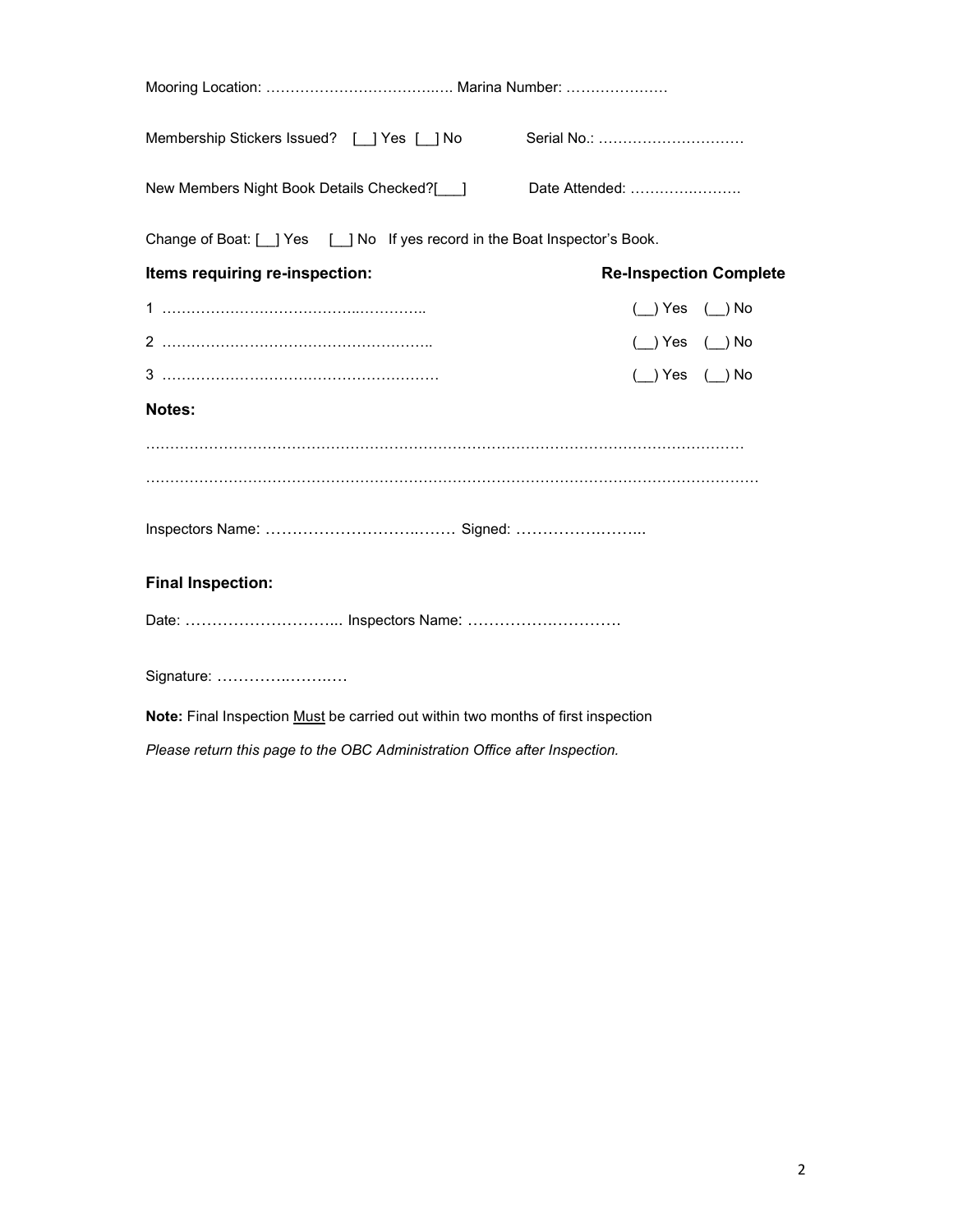# OBC Launch Safety Equipment and Boat Handling Check List

To be retained by the Skipper of the boat

All vessels, new to the OBC Marina after June 1st 2020, including new Marina Berth Licence Holder's and Renters, must comply with the requirements of this Checklist.

All marina berth holders are encouraged to ensure their vessel complies at all times.

The marine berth licensee is reminded that under the Terms of the Marina Berth Licence they are required to comply with the all the Club Bylaws.

## MEMBERS NOTE: Please refer to the attached notes and the By-laws in the club Year Book.

# [  $\Box$  ] Boating Safety Questionnaire: answers filled out correctly

# [  $\Box$  ] Must have attended new members club night

## Vessel is new to the assigned berth?

Yes [ \_\_ ] No [ \_\_ ] If 'Yes'

[  $\Box$  ] Vessel is to have an extreme length measurement taken, either in the vessels' intended new berth or a berth in front of the club.

# 1. Length Overall

Boat measured (Measurement to be entered on page 1).

Vessels must fit inside the berth without overhanging piles or walkway

#### 2. Boat name and Identification All Boats must be named (NO manufacturer, model or trade name accepted).

[  $\Box$  ] Names must be displayed on the side of the vessel in letters no less than 90mm high and visible from a distance of at least 50 metres (Per Auckland Council Navigational Safety Bylaws 2014)

## 3. Current Electrical Warrant of Fitness

Yes [  $\angle$  ] No [  $\angle$  ] Vessel has shore power connection



Current EWOF displayed on marina finger side.

Current EWOF displayed on shore power lead (If applicable)

## 4. Gas Installation Certification

|        | Yes「 ]No「 |
|--------|-----------|
|        | Yes[  No[ |
| \/__ r | 1 N L F   |

- The vessel is equipped with fuel gas appliance. Is a current Gas Certificate displayed.
- 

Yes  $[\_]$  No  $[\_]$  If gas is fitted, the vessel must be fitted with a suitable gas detector/ alarm.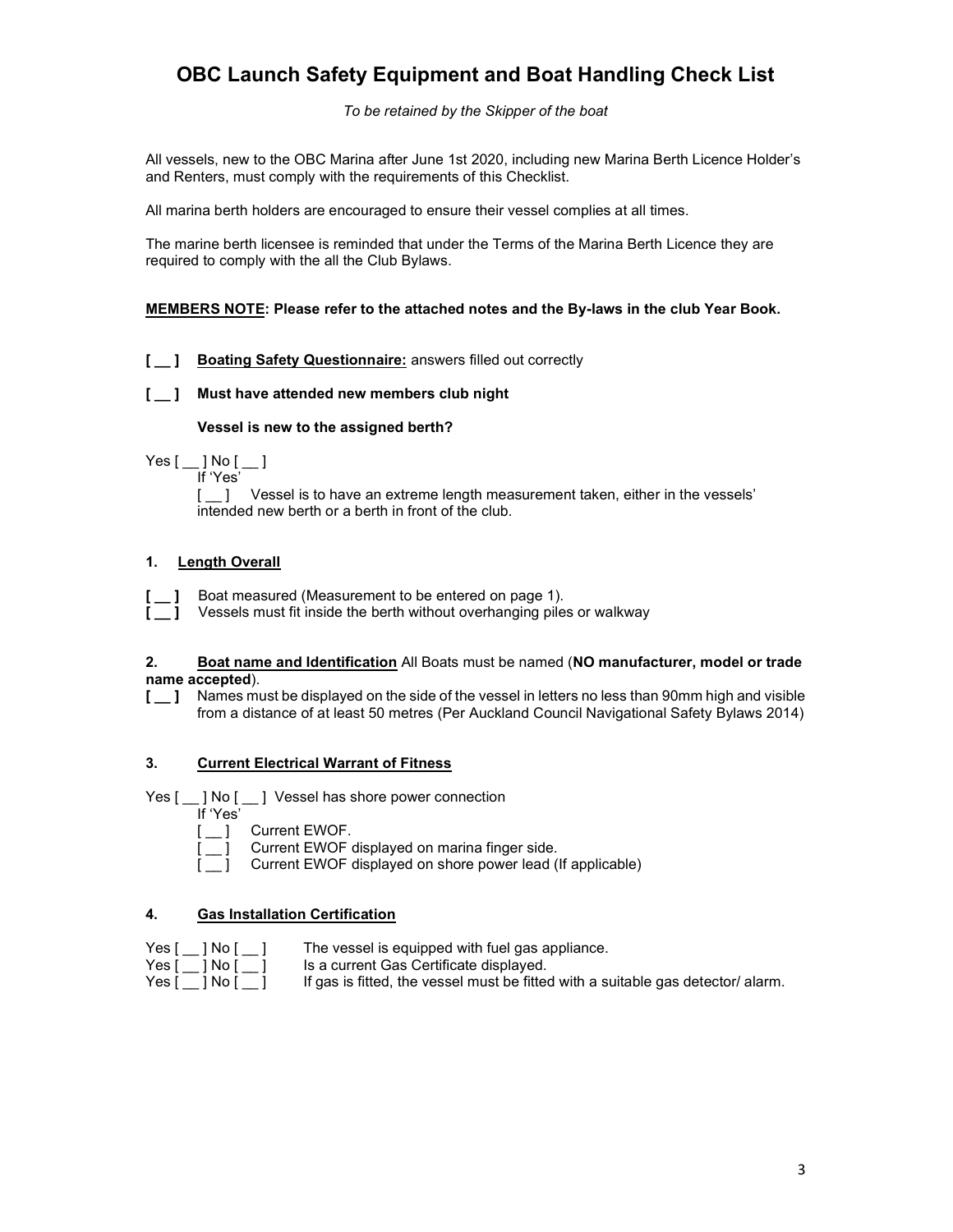# 5. Marina Mooring Lines

- [  $\Box$  ] Marina mooring lines in specification: refer "OBC Marina User's Guide" for marina mooring line arrangement and specifications
	- [  $\Box$  ] All loops must be spliced
		- $\_$  ] No shackles or chains
	- 1 Lines to be fixed to berth rings by passing through end loop
	- Two lines forward and two aft with vessel secured centrally between finger and central pile
	- Springs are optional but recommended to prevent contact with marina structure
	- Lines have no deterioration or fraying
	- Cleats must be present and suitable for this purpose.

## 6. Anchors and Chains

- [  $\Box$  ] Anchors must be of a suitable size for boat.
	- Suitably sized chain\* (see below) at least 1.5 x vessel length (pref. longer) and in good condition.
	- The anchor warp must be a minimum of 50 metres in length.
- Launches must also carry a spare anchor chain and warp.

# 7. Navigation Lights

[  $\_$  ] Navigation Lights are compulsory and must conform to MNZ regulations.

# 8. Docking Lines & Boat Hook

[  $\Box$  ] Vessels must carry a minimum of two docking lines at least 1.5 times the length of the boat (min 10mm diameter).

- Four lines are recommended two for bow and stern, two for springs
- [ ] A suitable boat hook

## 9. Fire Extinguishers

- [  $\Box$  ] Two x2kg or four x1kg of an approved type in good condition each to be a minimum of 1.0kg stored pressure multi-purpose dry chemical for classes A,B,C or A,B,E..
- [  $\Box$  ] Fire extinguishers must be readily accessible and properly mounted, at least 3m apart where possible
- [  $\Box$  ] All vessels with petrol inboard engines: A working bilge blower.

## 10. First Aid Kit

[  $\Box$  ] A suitable first aid kit must be available. All local marine retailers carry stocks of these kits.

## 11. **Emergency Equipment** (minimum requirement)

[  $\Box$  ] Two currently dated red parachute flares, 2 red distress flares and 2 daytime orange smoke flares.

It is strongly recommended that vessels carry a current 406 MHz EPIRB (Emergency Positioning Indicating Radio Beacon) GPS capable in an easily accessible location. (Note: the old 121.5 MHz EPIRB is no longer supported.)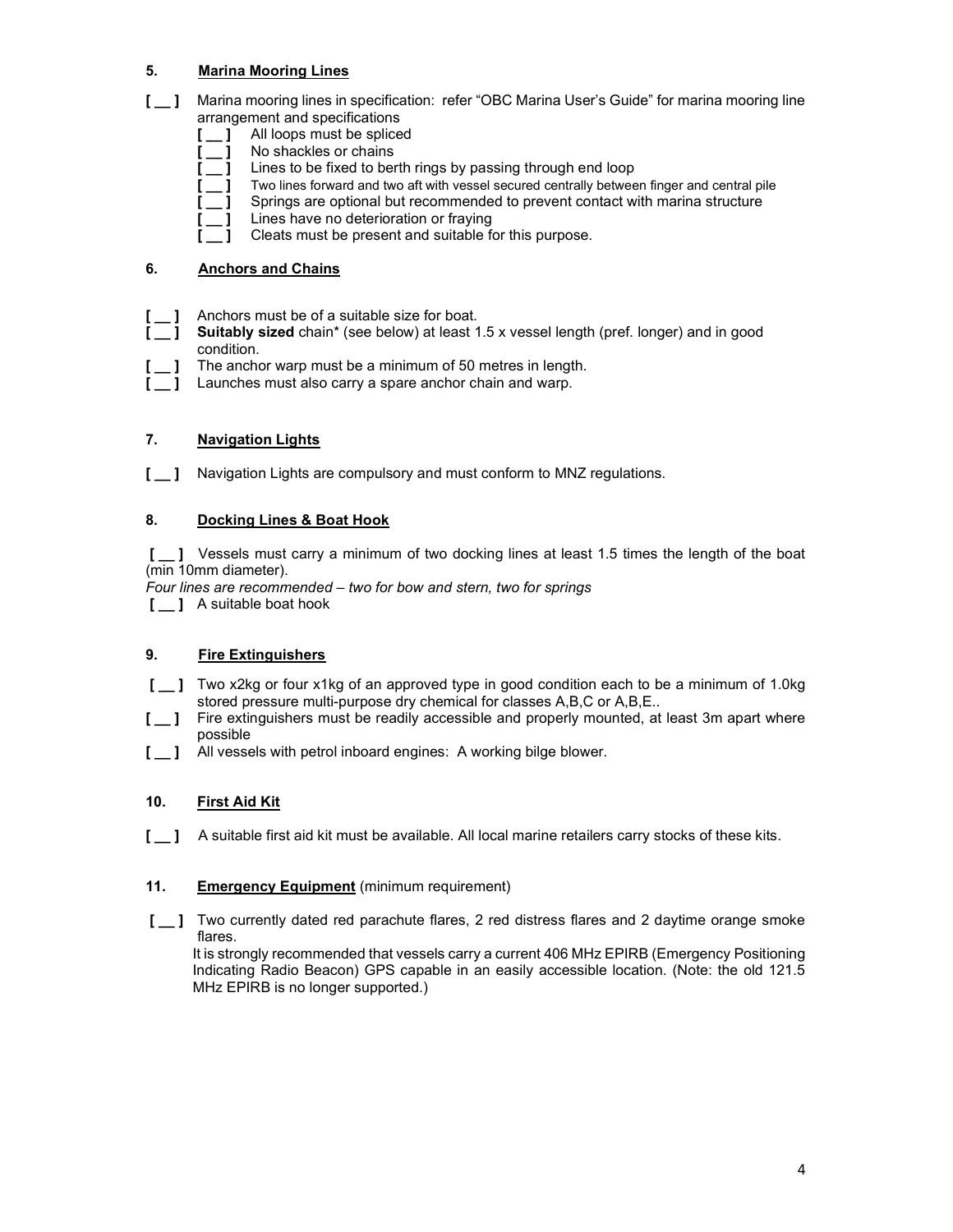# 12. Life Jackets

[  $\Box$  ] Suitable lifejackets supplied for all passengers.

All foam filled life jackets should comply with NZS 5823 or you must provide proof of MSA approval. (Kapok filled jackets are not acceptable.) Inflatable life jackets must be marked with either: NZ, Australian, European, or US Standards. All life jackets must have a flotation collar, an attached pealess whistle and must be in good condition. Buoyancy vests are not acceptable as life jackets. Small children's life jackets must have a crotch strap.

Note: It is law that you must wear your life jackets in conditions that are considered dangerous, such as rough seas, at night, non-swimmers or when the skipper deems it necessary.

## 13. Navigation Aids, Charts and Literature

The following navigational aids must be carried on board the vessel:

- GPS or mobile device with navigation application (eg: Navionics)
- $\begin{bmatrix} \_ \_ \_ \_ \end{bmatrix}$  GPS or mobile device with navigation of  $\begin{bmatrix} \_ \_ \_ \end{bmatrix}$  Chart NZ532 Approaches to Auckland.

Charts NZ5321, NZ5322, NZ5323 and NZ5324 are recommended though not required.

[  $\Box$  ] Latest edition of "Safety in Small Craft

# 14. Safety Square

[  $\Box$  ] This must be a minimum of 900 mm x 900 mm air-sea rescue orange material with corner ties or clips to secure it over the deck, or cabin or hoist on a boat hook or paddle.

# 15. Bailing

One robust bucket (minimum)

1 An effective bilge pump

## 16. Robust Knife/ Hacksaw

- [  $\Box$  A sheathed robust knife
	- 1 One hacksaw (including spare blade(s))

# 17. Powerful Torch

[  $\Box$  ] A powerful torch powered independently of the boat batteries Spare torch or batteries and spare bulb

## 18. Compass

[  $\blacksquare$  Vessels must have a fixed compass

## 19. VHF Radio, VHF Call Sign & Horn

- [  $\Box$  ] A VHF marine radio and Call Sign is compulsory. Callsign is to be displayed close to or on the VHF radio.
- [  $\Box$  ] A VHF marine radio operator's licence.
- [ \_\_ ] Test call to Coastguard completed
- [  $\blacksquare$  A suitable loud horn is compulsory. Electric or Air horns are recommended, aerosol or mouth horns are acceptable.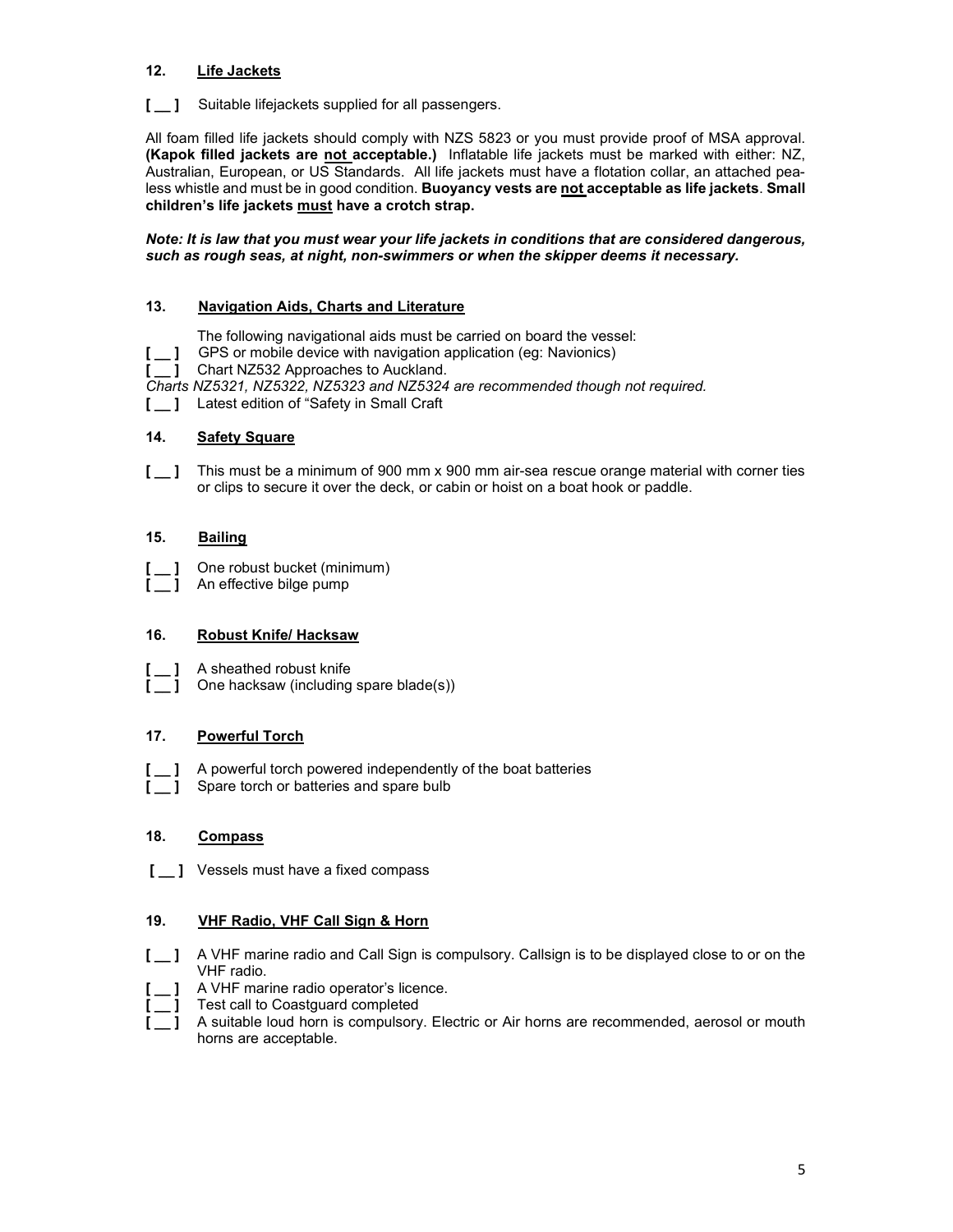# 20. Club Pennant

- [  $\Box$  ] A satisfactory means of flying the club pennant so it is clearly visible preferably from all sides whilst at sea.
- [  $\Box$  Pennant must be in good condition.

# 21. Bilge Condition

- Bilges Inspection Passed.
- No visible contaminants pooling or laying in the bilge
- No signs of leaking fuel, antifreeze, oils, gas or other pollutants
- No visible leakage at seawater intake
	- Seaworthy and compliant sea cocks, shaft seals and wash tanks free of leaks
- $\overline{1}$  Storage of liquid and fuels in appropriate containers
- 1 Approved fuel/oil separator and/or absorbent mat in place

Refer also "OBC Marina User's Guide

# 22. Battery Security

[  $\Box$  ] All batteries are secured to the boat hull with straps or brackets to prevent them from breaking free under rough sea conditions.

# 23. Launch Berthing Evaluation

[  $\Box$  ] Demonstrate ability to leave and return to vessels assigned berth.

Note: Skipper and/or owner of vessel has the responsibility to organise the appropriate crew for the berthing evaluation and should not rely on OBC operations staff to be on-board the vessel while the berthing evaluation is conducted

Note 2: If needed, OBC staff will recommend contacting an experience skipper to organise further guidance in specific techniques regarding manoeuvring your vessel in and out of her assigned berth. OBC staff can provide a list of preferred skippers.

## 24: Man Overboard

[  $\blacksquare$  ] Demonstrate how a man overboard (MOB) will be able to re-board the vessel without assistance.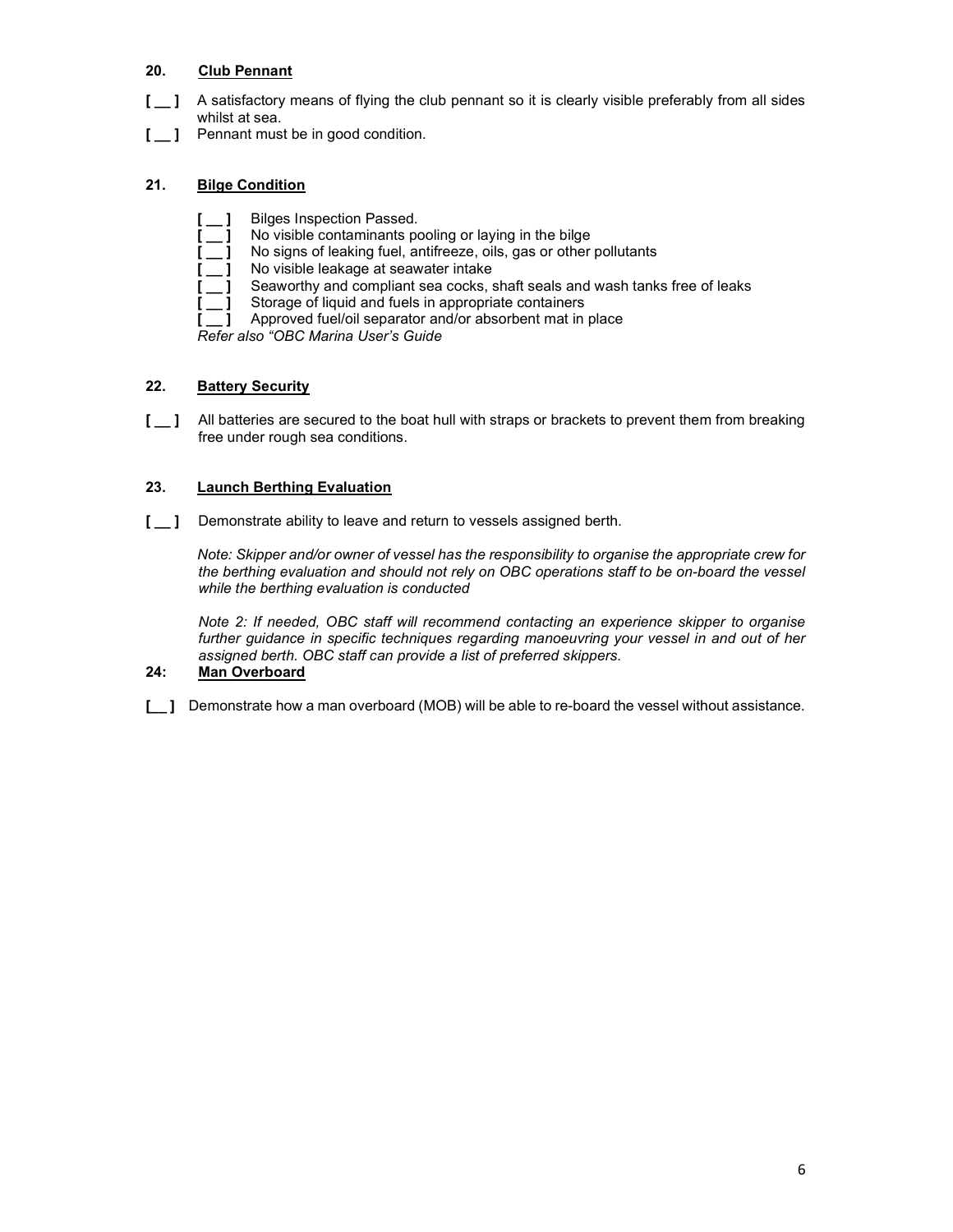## o Anchors and Chains

Recommended Chain size.

- Vessel length between 8 and 14 metres overall = 8mm minimum diameter chain,
- Vessel length over 14 metres overall = 10mm minimum diameter chain

#### o Navigation Lights

Always check to see that all lights are still working prior to using the boat. Navigation lights must be used in times of restricted visibility and not only during the hours of darkness. For details on the regulations refer the "OBC Yearbook" or "Safety in Small Craft – by Mike Scanlan"

#### o Marina Mooring Lines, Docking Lines

Recommendation for Launches:

• Polyester line only

| $\Omega$ | For launches 10.5m or less 12mm |      |
|----------|---------------------------------|------|
| $\circ$  | $10.5m - 12$                    | 14mm |
| $\circ$  | 12 - 14                         | 16mm |
| $\circ$  | 14 or more                      | 18mm |

#### Docking Lines

It is recommended docking lines be a minimum rope diameter of 12 mm is required as thin ropes can more easily cause skin burns. All cleats should be checked regularly and be strong enough to hold mooring lines in all weather conditions. It is recommended to also carry spare lines for emergencies.

## o Fire Extinguishers

Skippers should shake and turn dry powder types monthly and regularly check to see when last serviced or weighed. Aerosol extinguishers are only acceptable as secondary units. (The larger the extinguisher the better). If cooking facilities are present, one extinguisher should be installed within easy reach. One extinguisher should be installed close to the location of the engine.

We recommend a fire blanket is readily accessible by cooking facilities as these are effective for smothering a small fire without the mess left behind after using a powder extinguisher. N.B. If dry powder extinguishers have been used to extinguish a fire on an aluminium vessel, any powder or resulting residue in the vessel should be thoroughly washed away as soon as possible to avoid metal corrosion, especially where rivets are present.

## o First Aid Kit

All local marine retailers carry stocks of these kits.

The severity of any accident cannot be pre-determined prior to the accident, extra bandages, plasters and sterile pad are recommended. Check the expiry dates of the contents carried in the kits. All boats should carry and you should be familiar with a copy of "Hypothermia First Aid" (available from Water Safety NZ, also covered in "Safety in Small Craft). A small container of vinegar for jellyfish wasp bites is also useful.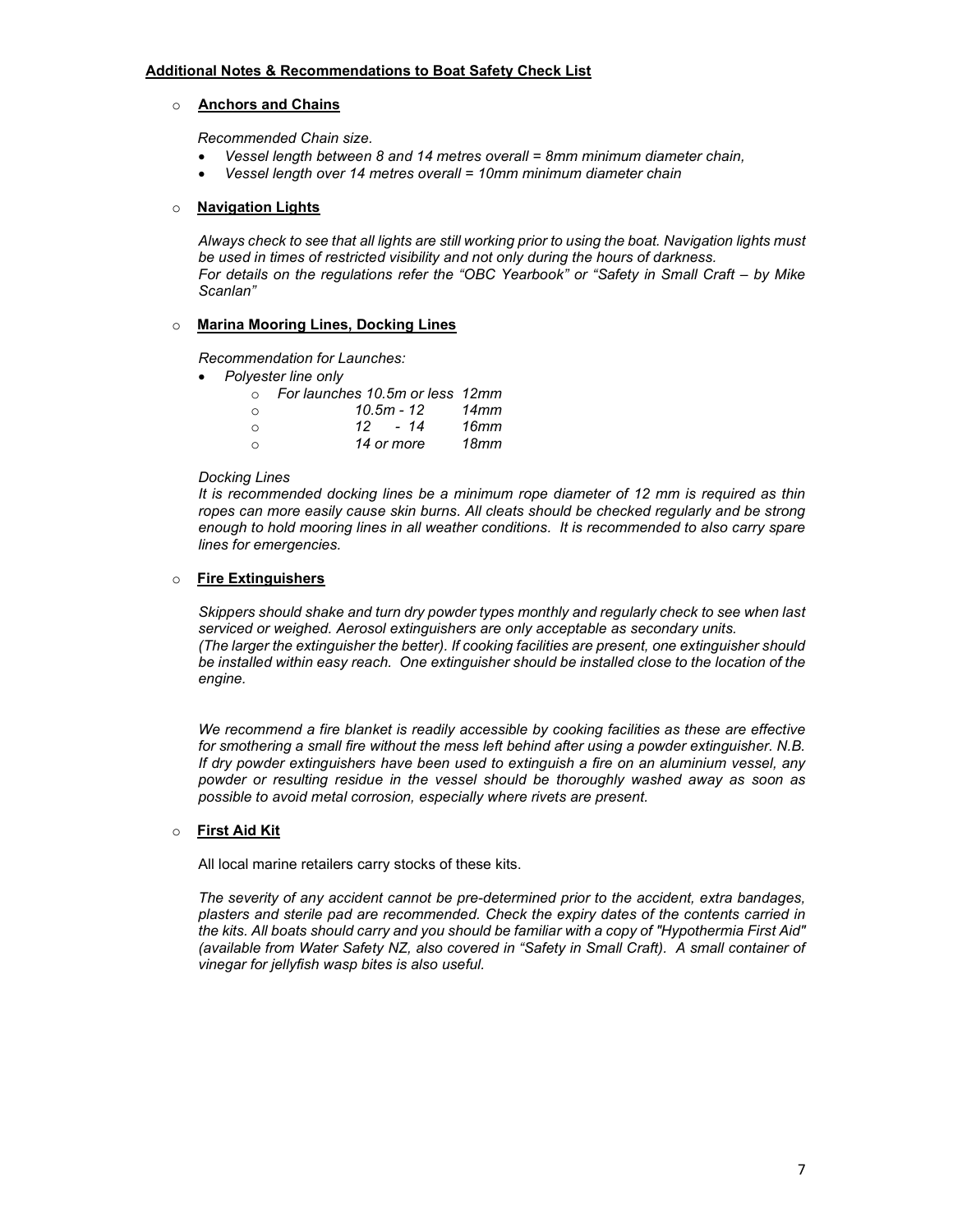#### o Emergency Equipment

It is recommended that all boats travelling outside the pilotage limits carry 2 parachute flares. The first flare will draw attention; the second will identify the location and should be fired a reasonable time afterwards when it is considered very likely that the first flare would have been spotted. This would depend on the time of day or night.

Flares should be stored in a water tight plastic container with a handle. Attached to the handle should be a cord 1 - 2 metres long attached to the container to the body when in the water.

#### o Life Jackets

All foam filled life jackets should comply with NZS 5823 or with proof of MNZ approval. Inflatable life jackets must be marked with either NZ, Australian, European, or US Standards and have a crotch strap. All life jackets must have a flotation collar, an attached pea-less whistle and must be in good condition. Small children's life jackets must have a crotch strap.

Buoyancy vests are not acceptable as life jackets. Kapok filled jackets are not acceptable.

A life jacket must be carried for each person on board the vessel and must be in good condition. A location light is recommended. Unconscious people will respond better if they hear their name called. If not worn because when not underway they should be readily accessible and located where everyone knows where they are. At least one of the life jackets should have 5-10 metres of 5 - 6mm rope attached to it. This will allow a group in the water to attach themselves together so that no one will drift away. Care should be taken to ensure that children cannot slip out of their life jacket.

Note it is law that life jackets must be worn in conditions that are considered dangerous, such as rough seas, at night, if persons can't swim, or when the skipper deems it necessary.

## o Navigation Aids, Charts and Literature

Current marine charts should be carried and updated. Contact a chart agent or update charts regularly from the weekly marine notices in the clubhouse or use the Internet sitehttps://www.linz.govt.nz/sea/maritime-safety/notices-mariners Use extreme caution while cruising in areas for which don't have current marine charts.

It is recommended that navigation cards or a cockpit flip page book be carried at all times. If in doubt about a buoy, marker, symbol, light, flag or what action to take, check reference cards or book immediately.

A highly recommended reference is "Safety in Small Craft – by Mike Scanlan"

#### o Robust Knife/ Hacksaw

Knives should be sharp, preferably stored in a sheath and located in an easily accessible position.

An anchor rope or fishing line may need to be cut quickly. An axe may help gain quick access to the hull through floor boards (where fitted) to stem leaks.

#### o Powerful Torch

The torch is to be independently powered for use in times when the boat's batteries have failed. In that condition a spot light is useless. We recommend spare bulbs stow the in the first aid kit. A second operational powerful torch is a better standby than a spare bulb and battery.